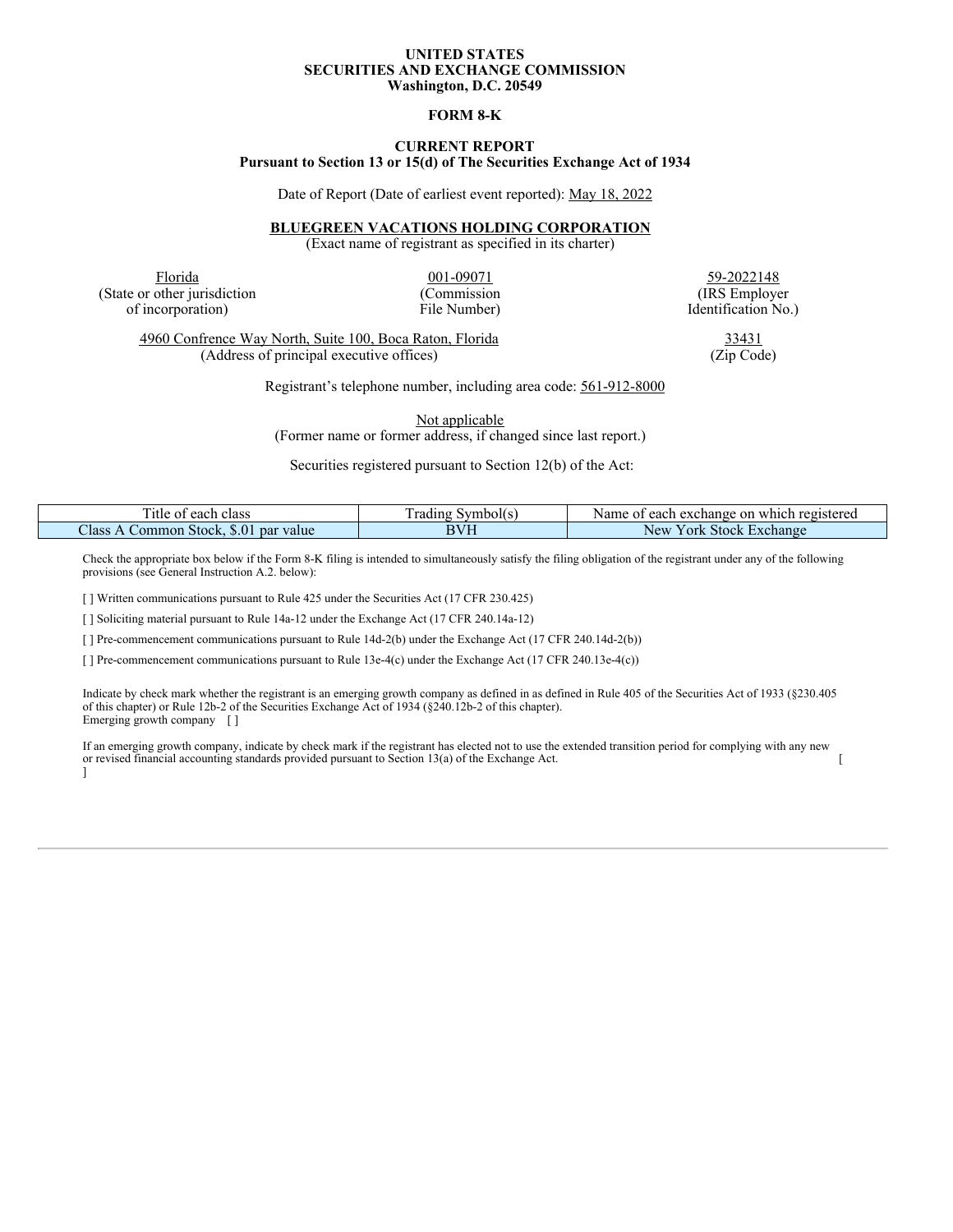## **Item 5.07 Submission of Matters to a Vote of Security Holders.**

The 2022 Annual Meeting of Shareholders (the "Annual Meeting") of Bluegreen Vacations Holding Corporation (the "Company") was held on May 18, 2022. At the Annual Meeting, the Company's shareholders (i) approved the election of each of the thirteen director nominees nominated by the Company's Board of Directors, each for a term expiring at the Company's 2023 Annual Meeting of Shareholders and (ii) voted to approve, on a non-binding advisory basis, the compensation of the Company's "Named Executive Officers" (as defined in the Company's Definitive Proxy Statement on Schedule 14A filed with the Securities and Exchange Commission (the "SEC") on April 18, 2022 with respect to the Annual Meeting pursuant to Item 402 of Regulation S-K promulgated by the SEC). A summary of the voting results, as certified by the Inspector of Election for the Annual Meeting, Laurel Hill Advisory Group, LLC, is set forth below.

### **Proposal 1: Election of Directors**

|               |               | <b>Broker</b> |
|---------------|---------------|---------------|
| <b>V</b> otes | <b>V</b> otes | Non-          |
| For           | Withheld      | <b>Votes</b>  |
| 63,817,359    | 3,032,010     | N/A           |
| 63,817,200    | 3,032,169     | N/A           |
| 63,807,306    | 3.042.063     | N/A           |
| 63.501.059    | 3.348.310     | N/A           |
| 63.813.468    | 3.035.901     | N/A           |
| 63,824,157    | 3,025,212     | N/A           |
| 64.101.185    | 2.748.184     | N/A           |
| 63,386,357    | 3,463,012     | N/A           |
| 63,565,797    | 3,283,572     | N/A           |
| 63.822.620    | 3.026.749     | N/A           |
| 62,849,229    | 4,000,140     | N/A           |
| 63,583,880    | 3,265,489     | N/A           |
| 61.907.134    | 4.942,055     | N/A           |
|               |               |               |

### Proposal 2: Approval, on a Non-Binding Advisory Basis, of the Compensation of the Company's Named Executive Officers

| Votes         | Votes    |             | <b>Broker</b> |
|---------------|----------|-------------|---------------|
| For           | Against  | Abstentions | Non-Votes     |
| 790<br>64.942 | .474.653 | 581,926     | N/A           |